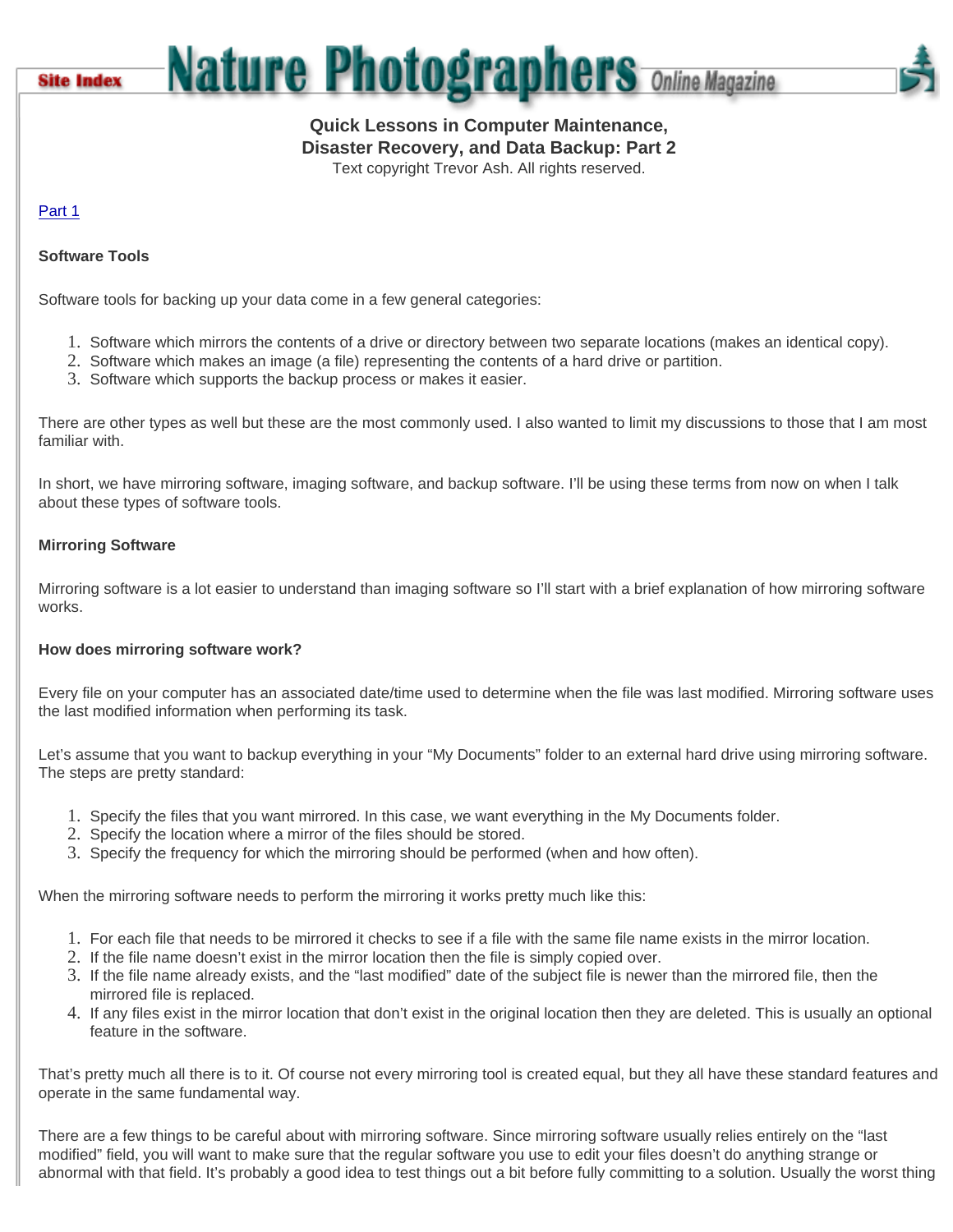that happens is that the mirrored copy is updated unnecessarily. This isn't much of a worry for most of us.

Many operating systems include mirroring type tools that you can run at the command line which do just as good a job as the expensive tools you would have to purchase. If you're running Windows, take a look and see if the "xcopy" program is available on your computer. The easiest way to see if you have it is to bring up a command prompt window and type "xcopy /?" If you see a big list of program options, then you know you have it.

#### **Limitations with Mirroring Software**

You might wonder why you can't just use xcopy or similar mirroring software tools to mirror your entire computer or hard drive to another drive. Well, unfortunately you need to be very careful with that assumption because in certain cases it can be a dangerous one. The easiest way to explain why you shouldn't rely on mirroring software to back up your entire computer goes like this:

Let's assume that you want to update your resume on your computer using WordPad. Your resume is stored in the "My Documents" folder. When you open up the file with WordPad, WordPad makes a copy of the file and places it in memory (RAM). If you don't understand memory and RAM, it's okay. You should at least understand that RAM is NOT the same as, nor does it reside on, the hard drive. RAM and the hard drive are entirely separate and the mirroring software only reads from the hard drive. So, you have the file open with WordPad and make a few changes but you don't actually save it yet. In the meantime, your mirroring software executes and successfully completes a mirror of the My Documents folder including your resume document. Since the changes you made to your resume haven't been saved from memory to the hard drive the mirror that was just made doesn't contain your updated resume. You'll need to save the resume to the hard drive by choosing "File->Save" and run the mirroring software again for it to update the mirror with your changes.

Sorry for the long explanation! But now instead of your resume, imagine a file that you don't have opened yourself but a program you have running does. Many programs read and write to files which store the state of the program and the program settings. If you restore from these setting files which were backed up during the kind of scenario described above then you could be in for a lot of trouble. All it takes is one incompatible setting in these files to break a software application or worse, your whole system.

In all honesty, that's the only limitation that I've found which matters to me. I've used multiple mirroring tools in my past and they do seem to keep getting better with time, even for such deceivingly simple tools.

What's especially cool about most mirroring tools is that you can easily setup multiple mirrors that run at different time frames. I use this capability myself to have a daily mirror and a weekly mirror of my important files.

### **Imaging Software**

Professionally, I work with a large group of highly intelligent individuals in the software industry. During my career as a quality assurance engineer I've had to explain countless times to very intelligent people what an "image" is and how to go about making them. Most people never seemed to truly understand as was evidenced by their future questions. In fact, most of them would transform into a wall of blank stares after about 30 seconds. I guess what I'm trying to say is that this is a complicated topic that is difficult to explain.

#### **How does imaging software work?**

First, we need to understand a little bit about hard drives and how they are organized into usable data. We first need to understand what a partition is. A partition can be thought of as a standard or protocol which tells the operating system how to physically store files onto the hard drive. When you buy a hard drive, say a 40 gigabyte drive, you have to create a partition on it before you can begin reading and writing data to it. When you make a partition you specify the type of partition and how large (in bytes) you want the partition to be.

Most people only make one partition per drive using all available space from the drive. In the case of our 40 gigabyte drive that would be a 40 gigabyte partition. However, there's nothing preventing you from creating more than one partition. You can split up the 40 gigabytes into as many partitions as you will want. For example, you could create two 20 gigabyte partitions.

In Windows, hard drive partitions will always be represented by a drive letter. So that "C:" actually represents a partition on your hard drive. If you have a "D:" which isn't your CD-ROM, then chances are it's either the main partition on a second hard drive, or it's the second partition on the main drive.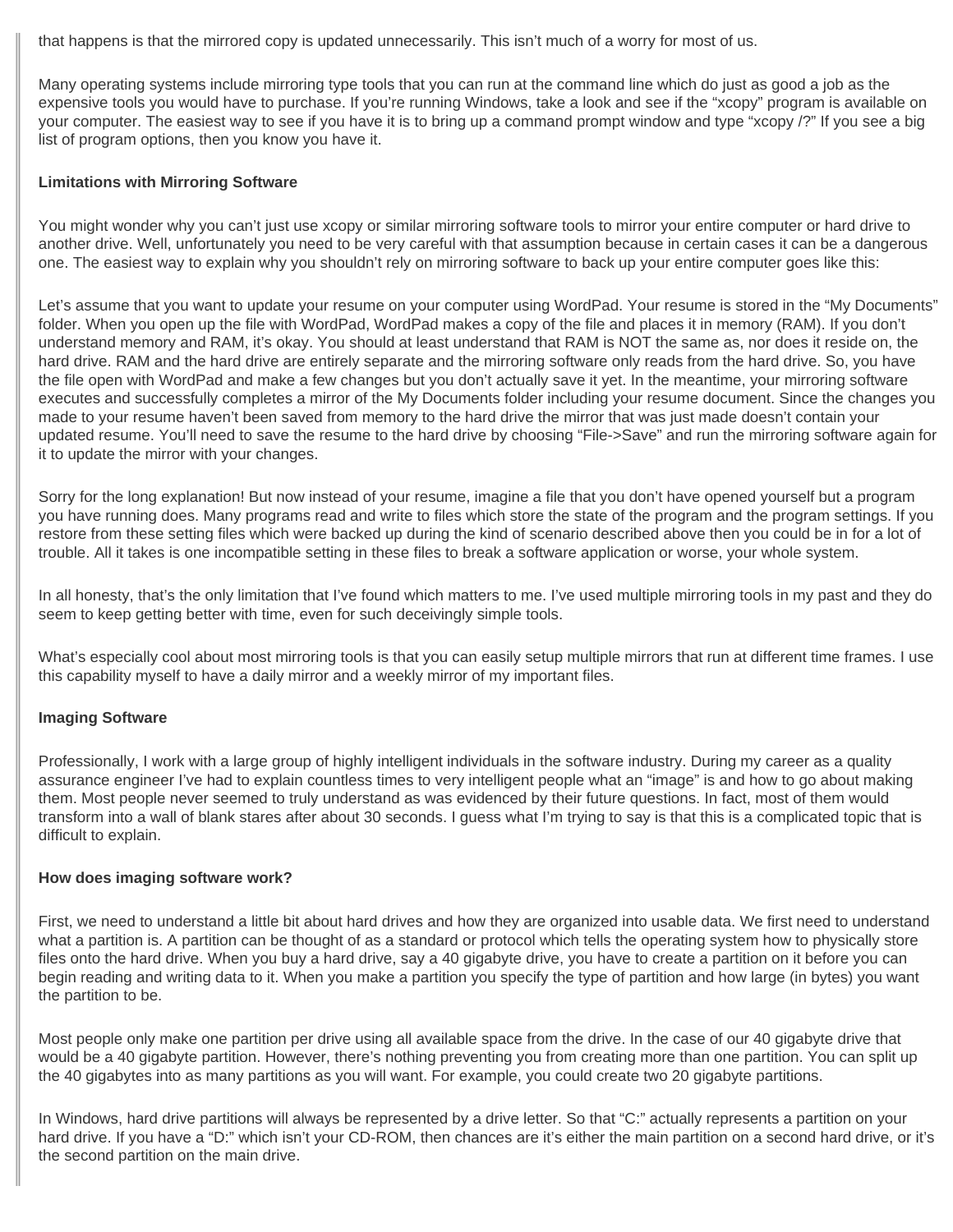So what does imaging software do? It makes a copy of the partitions on a hard drive and all of the data within the partitions and stores that copy as a single file or set of files. These image files can then be accessed just like other files on your computer. This means that you can burn them to CD-ROM or copy them to other locations.

#### **How does imaging software compare with mirroring software?**

You might be asking how this differs from mirroring software. It's convenient to think of imaging software as being more "low level" than mirroring software. The biggest convenience of imaging software is being able to copy the image of your hard drive to anywhere you want for later restoration. The biggest drawback as opposed to mirroring software is that if you want to restore individual files, you'll need to use the imaging program to "browse" the image in order to restore the files. Images and imaging applications really weren't designed to restore single files on a frequent basis. Rather, they were designed to allow complete, quick, and convenient hard drive restoration in case of hard drive failure. Mirroring software is definitely much better at frequently restoring individual files.

Unlike mirroring software, imaging applications are the perfect choice for quick disaster recovery. Most imaging applications provide for some method of booting a computer from floppy or CD-ROM and allowing you to restore your image completely outside of Windows. If your hard drive breaks and your imaging software won't let you recover an image from outside Windows, then you'll have to completely reinstall the operating system and the imaging program onto your new hard drive before you can restore the image. This is just plain ridiculous to me and I wouldn't buy any imaging application that didn't allow me to restore an image from outside of Windows. Fortunately, most of them do. Most imaging software will also automatically recreate the partitions for you during recovery which is a huge plus for people that aren't comfortable creating partitions themselves. This is one of the "low level" advantages.

The imaging applications achieve the ability to boot from alternative devices (usually floppies or CD-ROMS) by putting an operating system on the device and a version of the imaging application which runs under that operating system. Make sure your computer can correctly boot off of the device before relying on it. As usual, you'll want to test things out a bit before committing to the solution.

One other important point to note is that today's modern mirroring software only backs up "used" data on the hard drive. That's a good thing! Otherwise (as with first generation mirroring tools) even if you had 39 gigabytes of free space on your 40 gigabyte drive it would still backup all 40 gigabytes. That's a pretty big waste of space isn't it? Today's mirroring tools will only need to backup that 1 gigabyte of used space instead of all 40.

### **What features make for a good imaging tool?**

Today's imaging tools are very space efficient and include algorithms which can compress the image into half the size of the used hard drive space. This is an additional benefit from mirroring software. You could always compress the mirror location if you wanted, but it would greatly lengthen the mirroring process (because it often has to uncompress to do the comparison) and therefore, isn't usually a preferred option.

Unlike mirroring software, the features included in imaging software can make or break it for you. There are huge varieties and quality levels of imaging tools and applications available. Some are very limited and only support specific partition types. Look for software which supports the partition types you use or plan on using in the near future (for Windows that would be FAT or FAT16, FAT32, and NTFS). Some imaging software doesn't compress the images. Having no compression means that instead of needing 20G to backup 40G of data you need 40G to backup 40G. Others don't allow disk spanning (saving the image across multiple disks). Does the imaging tool allow images to be scheduled and created automatically? If not, you're going to rely on your own memory to manually initiate the backups. I've never met anyone who consistently kept up a backup process that wasn't mostly automated. Does the imaging software allow you to span an image at a later date than when it was created? I've had many times where I made an image in 2 gigabyte chunks but later wanted to store the entire image onto CD-ROM. As we all know, you can't fit 2 gigabytes into 650 megabytes. Fortunately, the imaging software allowed me to take that old backup and split it up into smaller sized pieces.

Things get very tricky very quickly with needed features. All of the mentioned features are important ones and I use them as examples of make or break features. You'll definitely find your own list of make or break features based on your own specific requirements. Shopping for disk imaging tools is probably one of the more difficult things to do when thinking about backup solutions.

#### **Limitations with Imaging Software**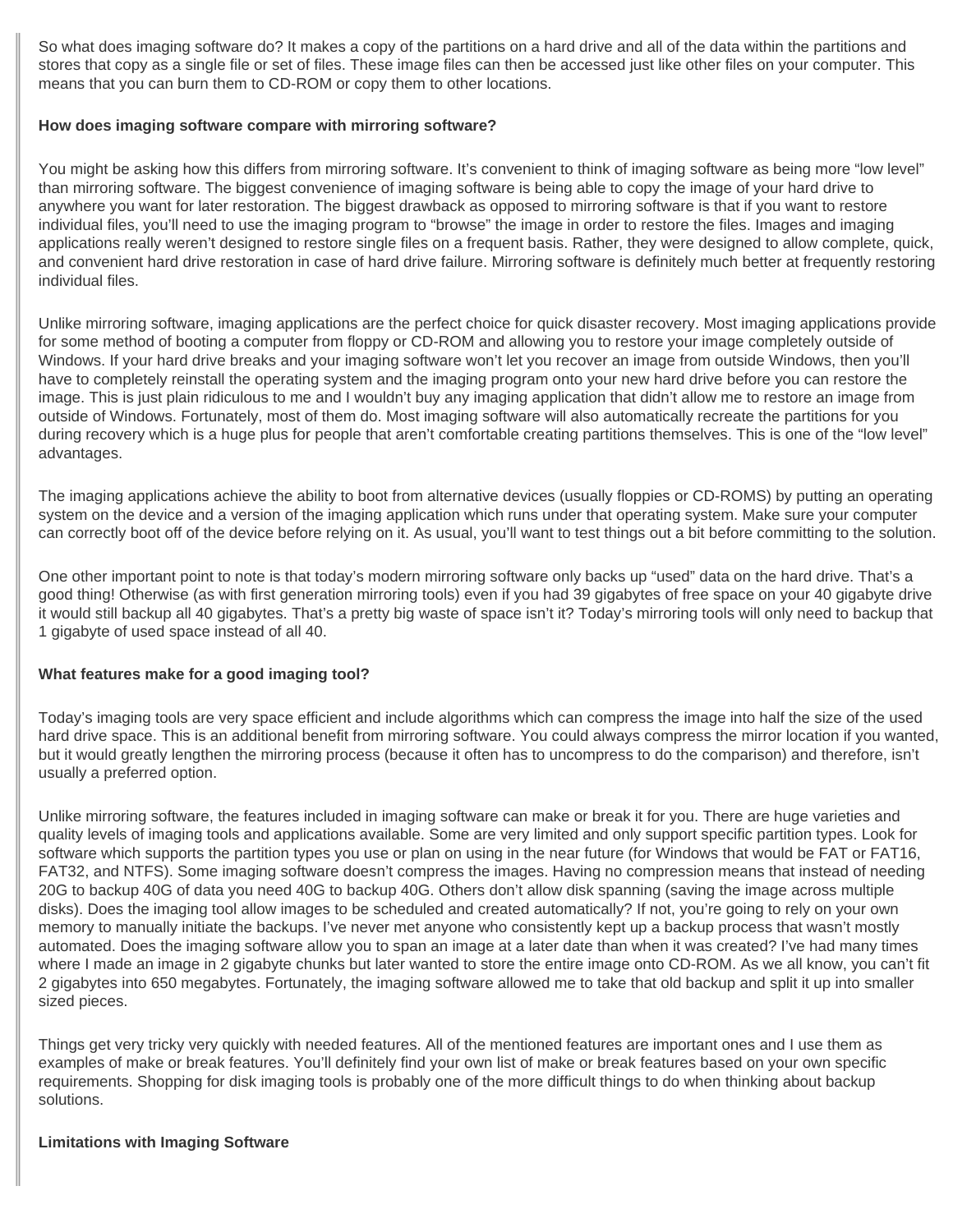There is one major limitation that should be noted. With imaging software you cannot choose specific files on a partition to be backed up. It's simply all or nothing. This is quite unlike mirroring applications which allow you to be very specific as to which files are backed up. A work-around for this limitation is to carefully design the way you store files on your hard drives. I'll get into this a little later.

### **Which one is better and why? Mirroring or Imaging?**

Neither is better. They both have certain uses which are good for one and not as good for the other. As an example, you wouldn't want to use mirroring software to backup your entire operating system partition because of the possibility for files to be out of synch. And you wouldn't want to use imaging software to backup a partition which contain files which don't need to be backed up. After a little bit of your own research, you'll quickly learn when to use which method and you'll probably find that you end up using both methods.

# **A Quick Tip on Partitioning**

Now that you know a little bit about partitions and two major types of backup software tools, I can share a small piece of wisdom known commonly amongst IT and computer professionals; keep your data files on a separate partition from the operating system partition. In other words, your operating system and programs go onto the C: and all your data files or photographs go on a different partition.

The reason is simple. It makes most sense to use an imaging application to backup the operating system partition. If your data and photographs all reside on the same partition as the operating system then every time you want to backup just the OS or just the data you always have to backup both. Having the operating system and data on one partition is not usually an optimal scenario, especially when you want to have multiple simultaneous backups where the operating system needs to be backed up more or less frequently than the data partition. In short, try and keep a separate partition to store all of your important data files. Even if you can see no benefit by doing it today, you'll be allowing yourself a lot more options in the future if you take the advice.

Don't interpret this recommendation to mean that you should also install your programs onto the data partition. Don't do that unless you have specific instruction and assurance from the software manufacturer. Install the programs into whatever the default location they provide is unless you have good reason to do otherwise. There are too many software packages out there that are buggy or untested when installed in a location other than the default location (usually c:\program files\). Also, you'll find that some programs only install "some" of their files on the specified partition but still install other files on the system partition. It's just not worth the trouble and risk associated with it. Trust me on this one. I've worked on projects where we've knowingly shipped software that wouldn't function if installed somewhere other than the default location. Oh, don't tell!

### **Backup Software**

I've purposely saved software which supports the backup process last because it is the most generic form of backup tool, but which can also provide numerous unique functionalities.

One example of backup software most notable to photographers is a program called Archive Creator by PictureFlow. This one deserves special attention because many photographers find it useful. I personally like it because this tool really does nothing more than make it easy for a photographer to burn their photographs onto CD-ROM or DVD and thus have them backed up.

The largest reason that people's computers aren't properly backed up is due to the hassle and inconvenience of setting up a good process for getting it done and keeping up with the maintenance. Any tool which successfully makes the task easier will always get the thumbs up from me. Archive Creator is that kind of tool.

Always keep an eye out for tools that make the job of backing up easier. The easier you make it on yourself the more successful you will be. I guarantee it.

### **What's coming next?**

In the next issue of this series, we'll begin look at required hardware and storage media including RAID, external hard drives, and DVD's. We'll also look at a few examples of common real world backup strategies which you can adapt to your specific needs.

#### **Popular/Recommended Applications**